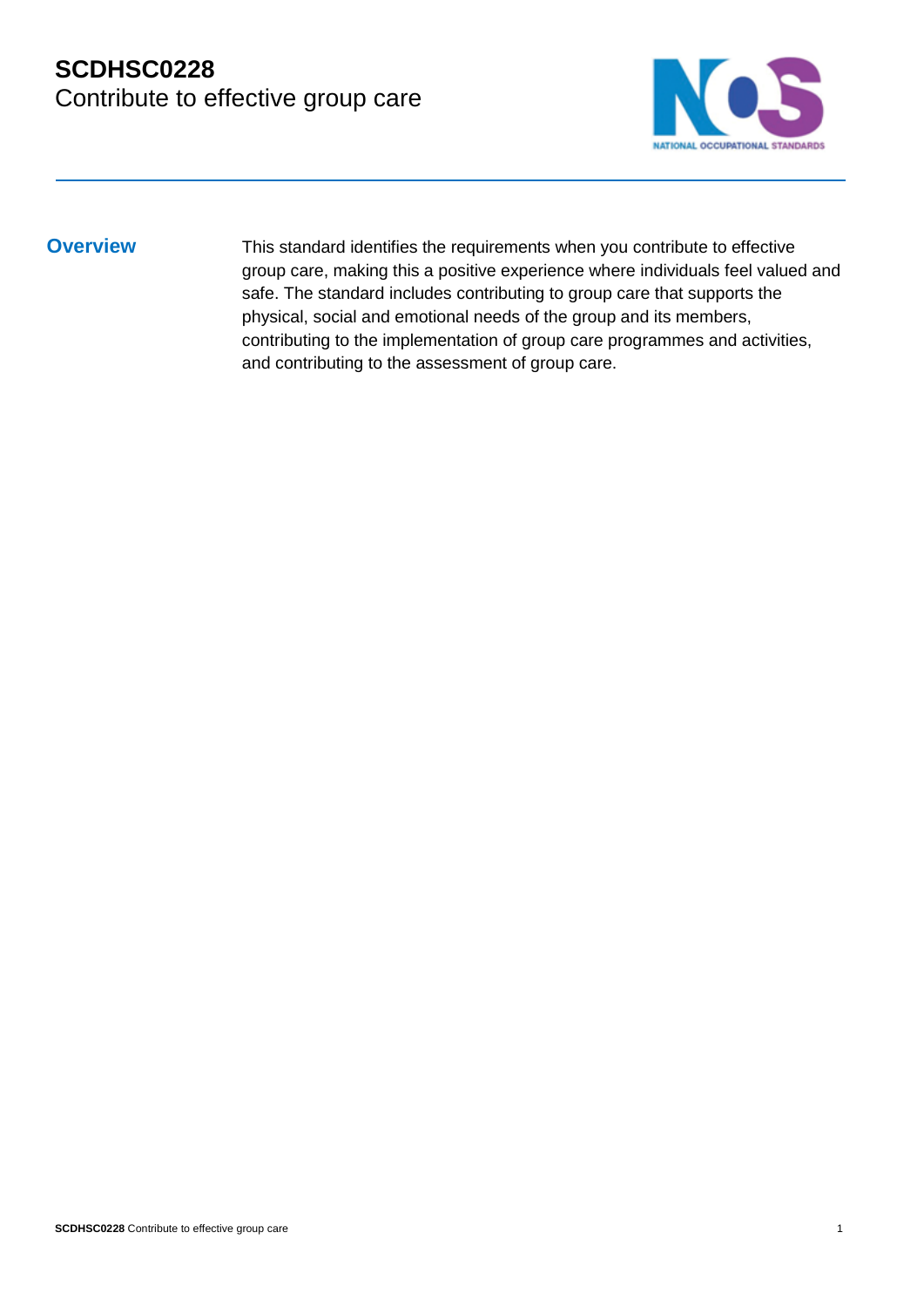Contribute to effective group care

| <b>Performance</b><br>criteria |                                   |                                                                                                                                                                                   |
|--------------------------------|-----------------------------------|-----------------------------------------------------------------------------------------------------------------------------------------------------------------------------------|
|                                |                                   | Contribute to group care that helps to meet the needs of group members                                                                                                            |
| You must be able to:           | P <sub>1</sub>                    | clarify roles and responsibilities in supporting effective group care,<br>including the extent of your own role                                                                   |
|                                | P <sub>2</sub>                    | support each individual and the group as a whole to develop a<br>culture that supports group members and helps to meet their needs                                                |
|                                | P <sub>3</sub>                    | support group members to recognise the worth of working together<br>as a group to achieve a purpose                                                                               |
|                                | P <sub>4</sub>                    | carry out your role to help group members make use of<br>opportunities to support members' needs                                                                                  |
|                                | P <sub>5</sub>                    | work with the group to help them recognise and praise individual<br>contributions that have been helpful to the group                                                             |
|                                | P <sub>6</sub>                    | support group members to identify how they can enable new<br>members to feel part of the group                                                                                    |
|                                | P7                                | support the group to resolve conflicts in ways that promote the<br>wellbeing of the group members involved                                                                        |
|                                | P <sub>8</sub>                    | take action to moderate any adverse effects on individuals that arise<br>within the group                                                                                         |
|                                | P <sub>9</sub><br>P <sub>10</sub> | carry out your role in ensuring the safety of group members<br>support the group to identify how they will work with other groups                                                 |
|                                |                                   | Contribute to group care programmes and activities                                                                                                                                |
| You must be able to:           | P11                               | with support from others, identify how group processes and<br>dynamics can help to foster interpersonal skills while promoting<br>individual growth, development and independence |
|                                | P <sub>12</sub>                   | work with group members and others to identify how you can<br>contribute to group processes and dynamics                                                                          |
|                                | P <sub>13</sub>                   | work with others to identify techniques and methods for group<br>programmes to promote individual growth, development and<br>independence                                         |
|                                | P <sub>14</sub>                   | support individuals to identify their own preferences and needs<br>regarding group programmes                                                                                     |
|                                | P <sub>15</sub>                   | support individuals to identify how they would like to see group<br>programmes being run                                                                                          |
|                                | P <sub>16</sub>                   | support individuals to identify specific activities they would like the<br>group to undertake                                                                                     |
|                                | P <sub>17</sub>                   | work with individuals to help them understand the benefits of group<br>programmes for their personal growth, development and<br>independence                                      |
|                                |                                   |                                                                                                                                                                                   |

P18 carry out your role in supporting individuals to participate in group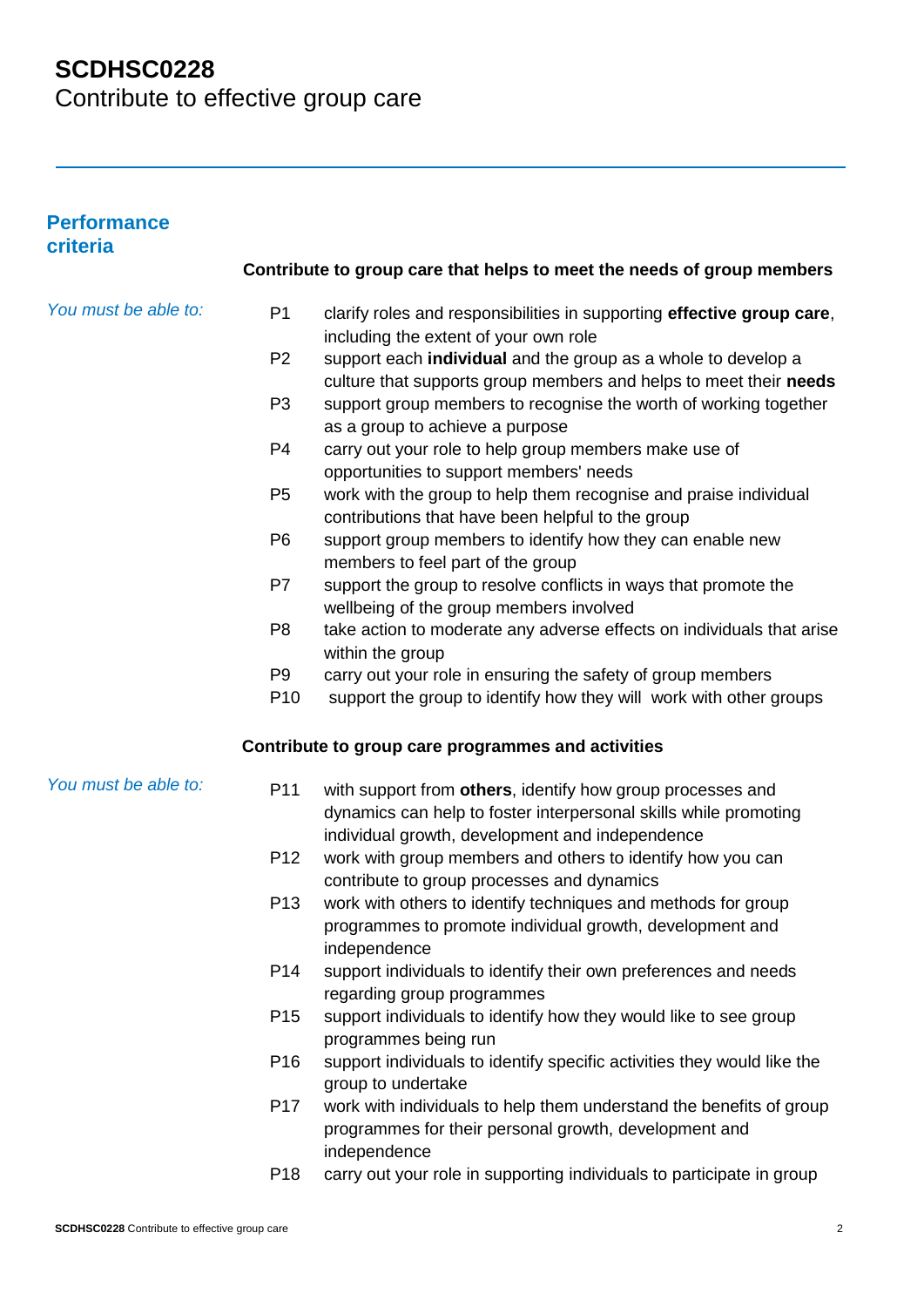## **SCDHSC0228**  Contribute to effective group care

*You must be able to:* programmes and activities P19 support the group to address any adverse effects on an individual where group participation has given rise to discrimination and exclusion P20 discuss with individuals and others the effects of group programmes on the group as a whole and the individuals within it **Contribute to the assessment of group care** P21 work with others to identify roles and responsibilities within the assessment of group care practice, including your own contribution P22 work with others to identify how group members and **key people** will be involved in the assessment of group care practice P23 work in ways that promote the **active participation** of individuals and key people in the assessment P24 ensure that individuals who wish to contribute anonymously are able to do so P25 carry out your role in supporting the evaluation of processes, effects and outcomes of group care experiences P26 work with group members and others to identify aspects of group care practice that are beneficial to group members and aspects that could be improved P27 work with group members and others to agree any changes required to group care practice P28 work with group members and others to agree how any changes could be implemented for the benefit of all within the group care setting P29 complete records and reports on the assessment of group care practice in accordance with legal and work setting requirements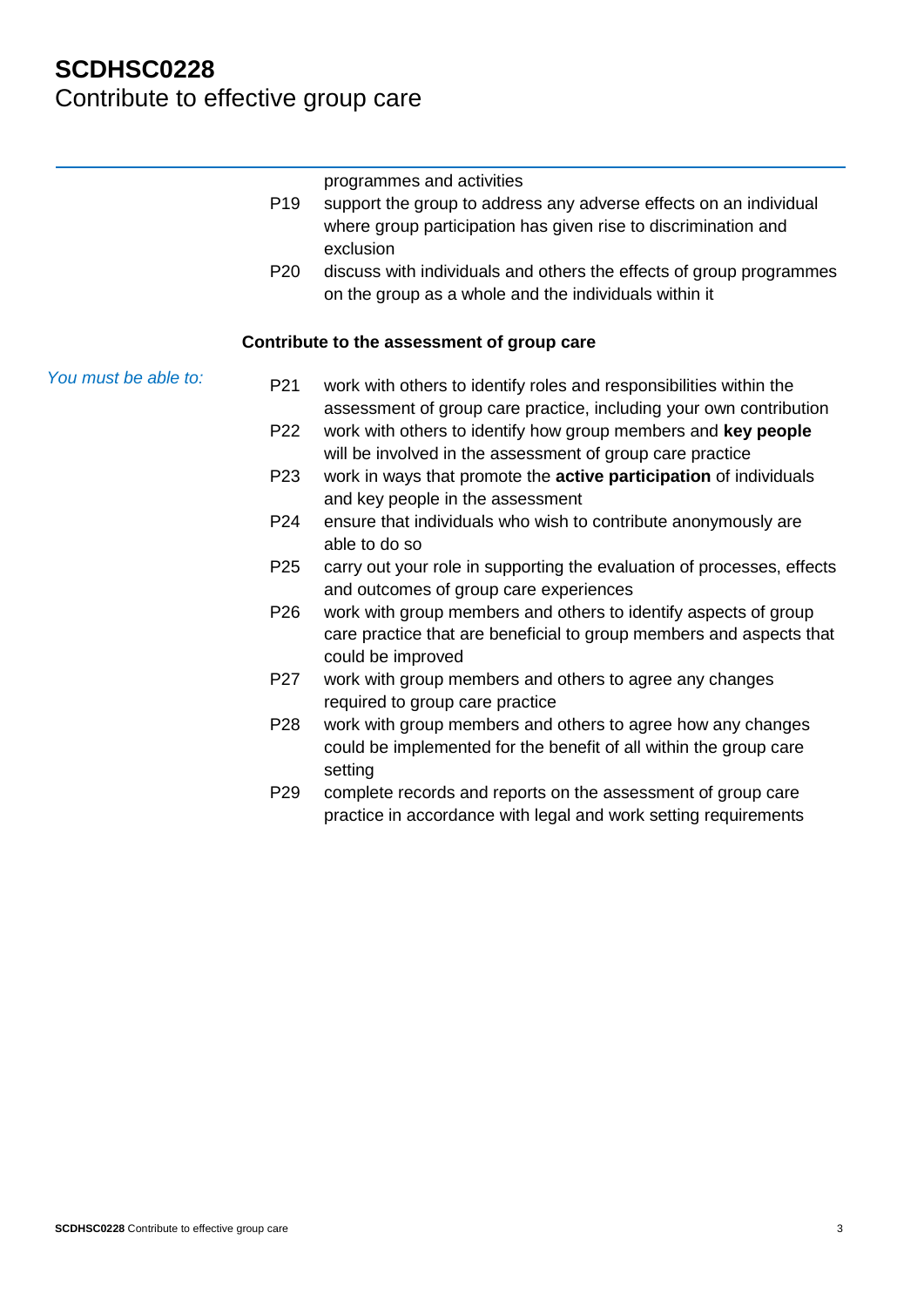| <b>Knowledge and</b><br>understanding |                 |                                                                                                                                                    |
|---------------------------------------|-----------------|----------------------------------------------------------------------------------------------------------------------------------------------------|
|                                       | <b>Rights</b>   |                                                                                                                                                    |
| You need to know and<br>understand:   | K <sub>1</sub>  | work setting requirements on equality, diversity, discrimination and                                                                               |
|                                       | K <sub>2</sub>  | human rights<br>your role in supporting rights, choices, wellbeing and active<br>participation                                                     |
|                                       | K <sub>3</sub>  | your duty to report anything you notice people do, or anything they<br>fail to do, that could obstruct individuals' rights                         |
|                                       | K4              | the actions to take if you have concerns about discrimination                                                                                      |
|                                       | K <sub>5</sub>  | the rights that individuals have to make complaints and be<br>supported to do so                                                                   |
|                                       |                 | How you carry out your work                                                                                                                        |
| You need to know and<br>understand:   | K <sub>6</sub>  | codes of practice, standards, frameworks and guidance relevant to<br>your work and the content of this standard                                    |
|                                       | K7              | the main items of legislation that relate to the content of this                                                                                   |
|                                       |                 | standard within your work role                                                                                                                     |
|                                       | K <sub>8</sub>  | your own background, experiences and beliefs that may affect the<br>way you work                                                                   |
|                                       | K <sub>9</sub>  | your own roles and responsibilities with their limits and boundaries                                                                               |
|                                       | K10             | who you must report to at work                                                                                                                     |
|                                       | K11             | the roles and responsibilities of other people with whom you work                                                                                  |
|                                       | K <sub>12</sub> | how to find out about procedures and agreed ways of working in<br>your work setting                                                                |
|                                       | K <sub>13</sub> | how to make sure you follow procedures and agreed ways of<br>working                                                                               |
|                                       | K14             | the meaning of person centred/child centred working and the<br>importance of knowing and respecting each child or young person<br>as an individual |
|                                       | K <sub>15</sub> | the prime importance of the interests and well-being of children and<br>young people                                                               |
|                                       | K <sub>16</sub> | the individual's cultural and language context                                                                                                     |
|                                       | K17             | how to work in ways that build trust with people                                                                                                   |
|                                       | K <sub>18</sub> | how to work in ways that support the active participation of<br>individuals in their own care and support                                          |
|                                       | K <sub>19</sub> | how to work in ways that respect individuals' dignity, personal<br>beliefs and preferences                                                         |
|                                       | K20             | how to work in partnership with people                                                                                                             |
|                                       | K21             | what you should do when there are conflicts and dilemmas in your<br>work                                                                           |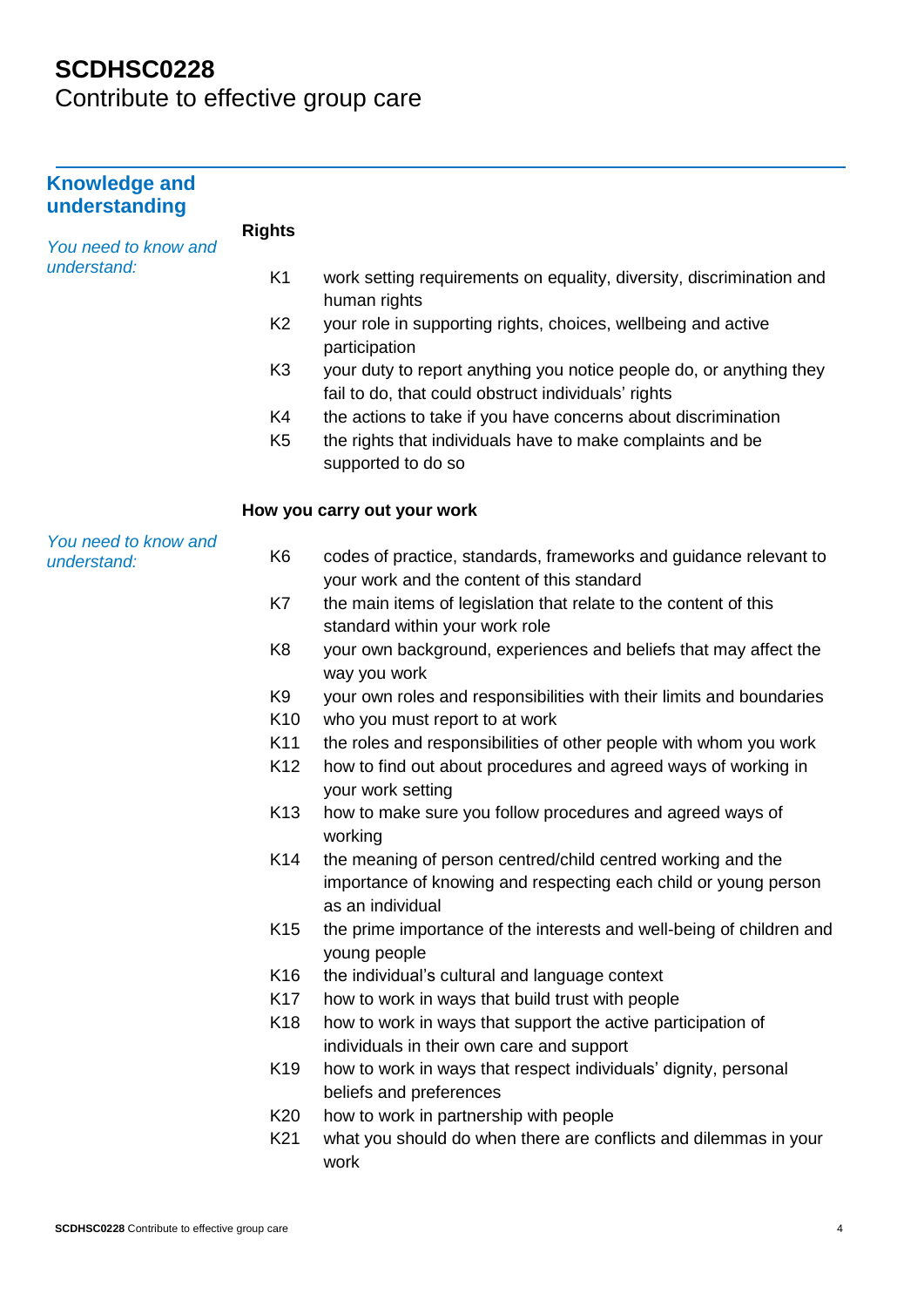|                                     | K <sub>22</sub>          | how and when you should seek support in situations beyond your<br>experience and expertise                                                           |  |
|-------------------------------------|--------------------------|------------------------------------------------------------------------------------------------------------------------------------------------------|--|
|                                     | Theory for practice      |                                                                                                                                                      |  |
| You need to know and<br>understand: | K <sub>23</sub>          | the factors that may affect the health, wellbeing and<br>development of individuals you care for or support                                          |  |
|                                     | K24                      | how these affect individuals and how they may affect different<br>individuals differently                                                            |  |
|                                     | K <sub>25</sub>          | the main stages of human development                                                                                                                 |  |
| You need to know and                | <b>Communication</b>     |                                                                                                                                                      |  |
| understand:                         | K <sub>26</sub>          | factors that can have a positive or negative effect on the way people<br>communicate                                                                 |  |
|                                     | K27                      | different methods of communicating                                                                                                                   |  |
|                                     |                          | Personal and professional development                                                                                                                |  |
| You need to know and<br>understand: | K28<br>K <sub>29</sub>   | why it is important to reflect on how you do your work<br>how to use your reflections to improve the way you work                                    |  |
|                                     | <b>Health and Safety</b> |                                                                                                                                                      |  |
| You need to know and<br>understand: | K30                      | your work setting policies and practices for health, safety and<br>security                                                                          |  |
|                                     | K31                      | practices that help to prevent and control infection in the context of<br>this standard                                                              |  |
|                                     | Safe-guarding            |                                                                                                                                                      |  |
| You need to know and<br>understand: | K32                      | the duty that everyone has to raise concerns about possible harm or<br>abuse, poor or discriminatory practices                                       |  |
|                                     | K33<br>K34               | signs and symptoms of harm or abuse<br>how and when to report any concerns about abuse, poor or                                                      |  |
|                                     | K35                      | discriminatory practice, resources or operational difficulties<br>what to do if you have reported concerns but no action is taken to<br>address them |  |
|                                     |                          | <b>Handling information</b>                                                                                                                          |  |
| You need to know and<br>understand: | K36                      | legal requirements, policies and procedures for the security and<br>confidentiality of information                                                   |  |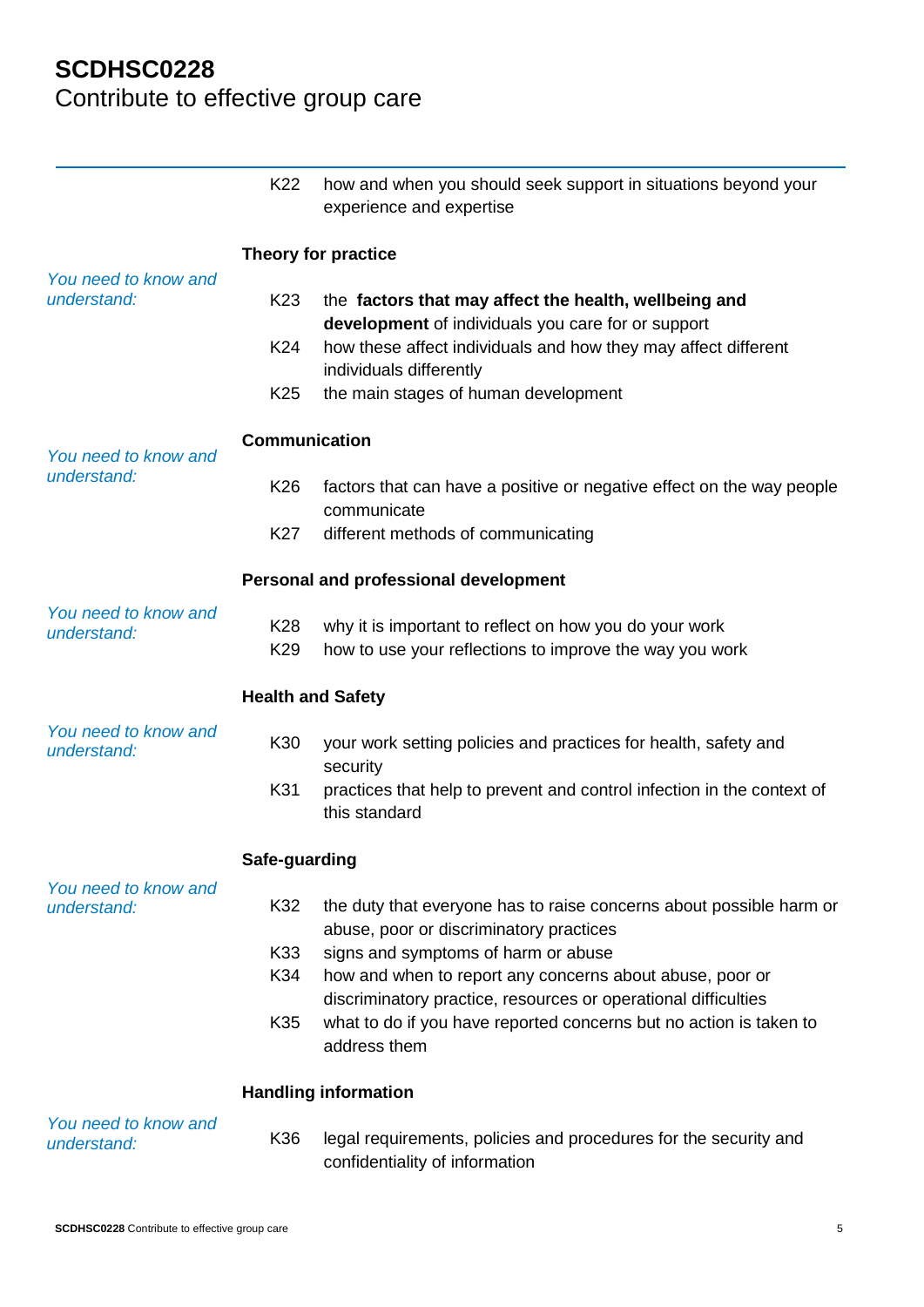|                                     | K37             | work setting requirements for recording information and producing<br>reports including the use of electronic communication                 |
|-------------------------------------|-----------------|--------------------------------------------------------------------------------------------------------------------------------------------|
|                                     | K38             | what confidentiality means                                                                                                                 |
|                                     | K39             | how to maintain confidentiality in your work                                                                                               |
|                                     | K40             | when and how to pass on information                                                                                                        |
|                                     |                 | <b>Specific to this NOS</b>                                                                                                                |
| You need to know and<br>understand: |                 |                                                                                                                                            |
|                                     | K41             | conflicts which can arise between individuals' choices within groups<br>and how to deal with these situations                              |
|                                     | K42             | principles that underpin group care activities, methods and<br>dynamics                                                                    |
|                                     | K43             | how to support groups and the individuals within groups                                                                                    |
|                                     | K44             | how to encourage individuals to participate in group activities                                                                            |
|                                     | K45             | types of group care activities that are appropriate to the groups with<br>whom you work                                                    |
|                                     | K46             | how to develop group care activities that are inclusive and support<br>individuals within group care settings                              |
|                                     | K47             | procedures and practices for inclusion of all group members and<br>group care practice                                                     |
|                                     | K48             | factors to consider when evaluating group care practice                                                                                    |
|                                     | K49             | the impact that both positive and negative group living/group care<br>experiences have on individuals, group behaviour and<br>cohesiveness |
|                                     | K <sub>50</sub> | how to enable group members to deal with conflicts within groups                                                                           |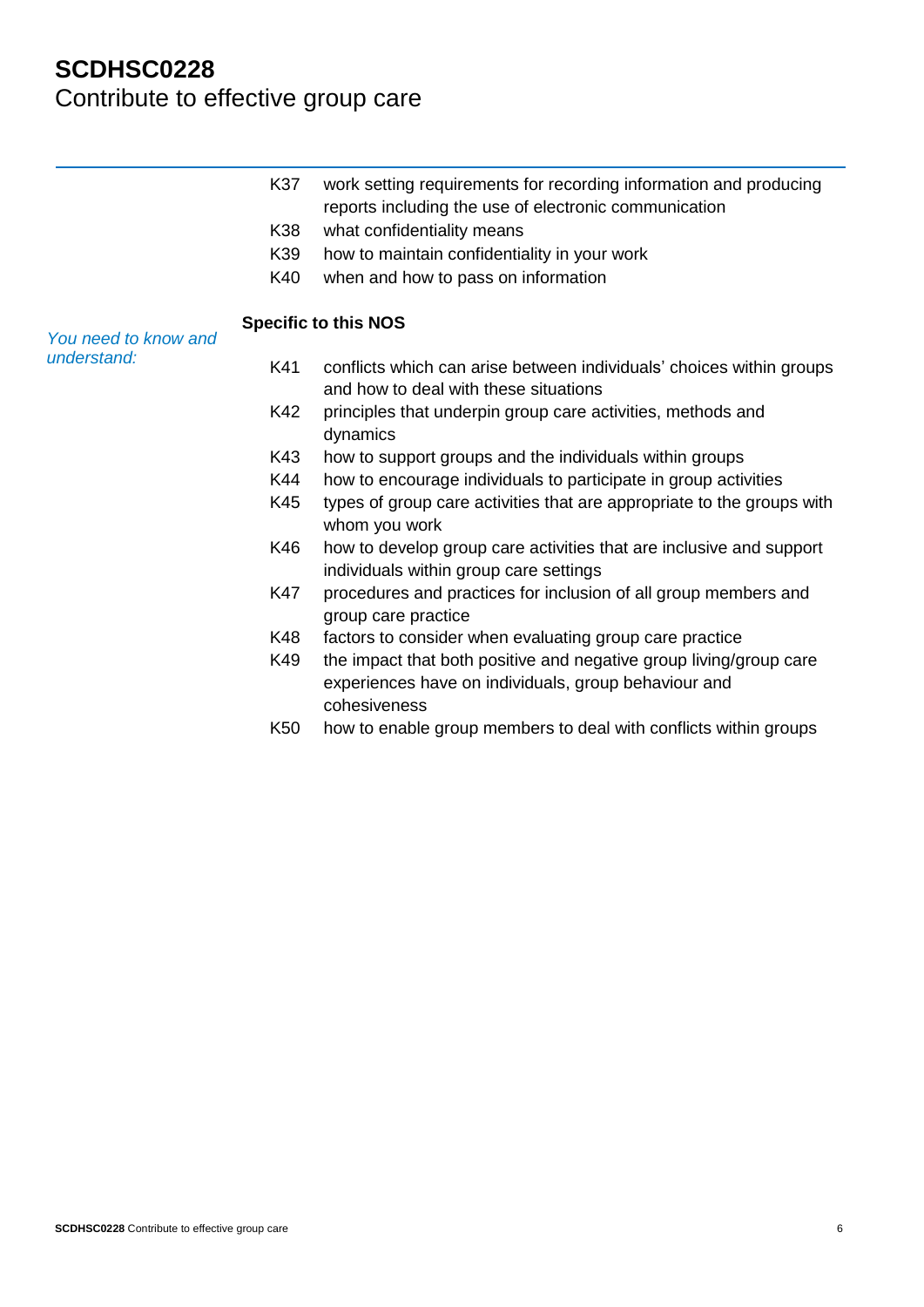Contribute to effective group care

#### **Additional Information**

**Scope/range related to performance criteria** The details in this field are explanatory statements of scope and / or examples of possible contexts in which the NOS may apply; they are not to be regarded as range statements required for achievement of the NOS Note: Where an individual finds it difficult or impossible to express their own preferences and make decisions about their life, achievement of this standard may require the involvement of advocates or others who are able to represent the views and best interests of the individual. Where there are language differences within the work setting, achievement of this standard may require the involvement of interpreters or translation services. **Active participation** is a way of working that regards individuals as active partners in their own support or support rather than passive recipients. Active participation recognises each individual's right to participate in the activities

> and relationships of everyday life as independently as possible **Effective group care** means care and support that takes place in a group setting to achieve positive outcomes for individual members; this may include recreational and leisure activities, outings and visits, social activities The **individual** is the person you support or care for in your work **Key people** are those who are important to an individual and who can make a

difference to his or her well-being. Key people may include family, friends, carers and others with whom the individual has a supportive relationship. **Needs** will take account of physical, social and emotional needs in the short, medium and long term

**Others** are your colleagues and other professionals whose work contributes to the individual's well-being and who enable you to carry out your role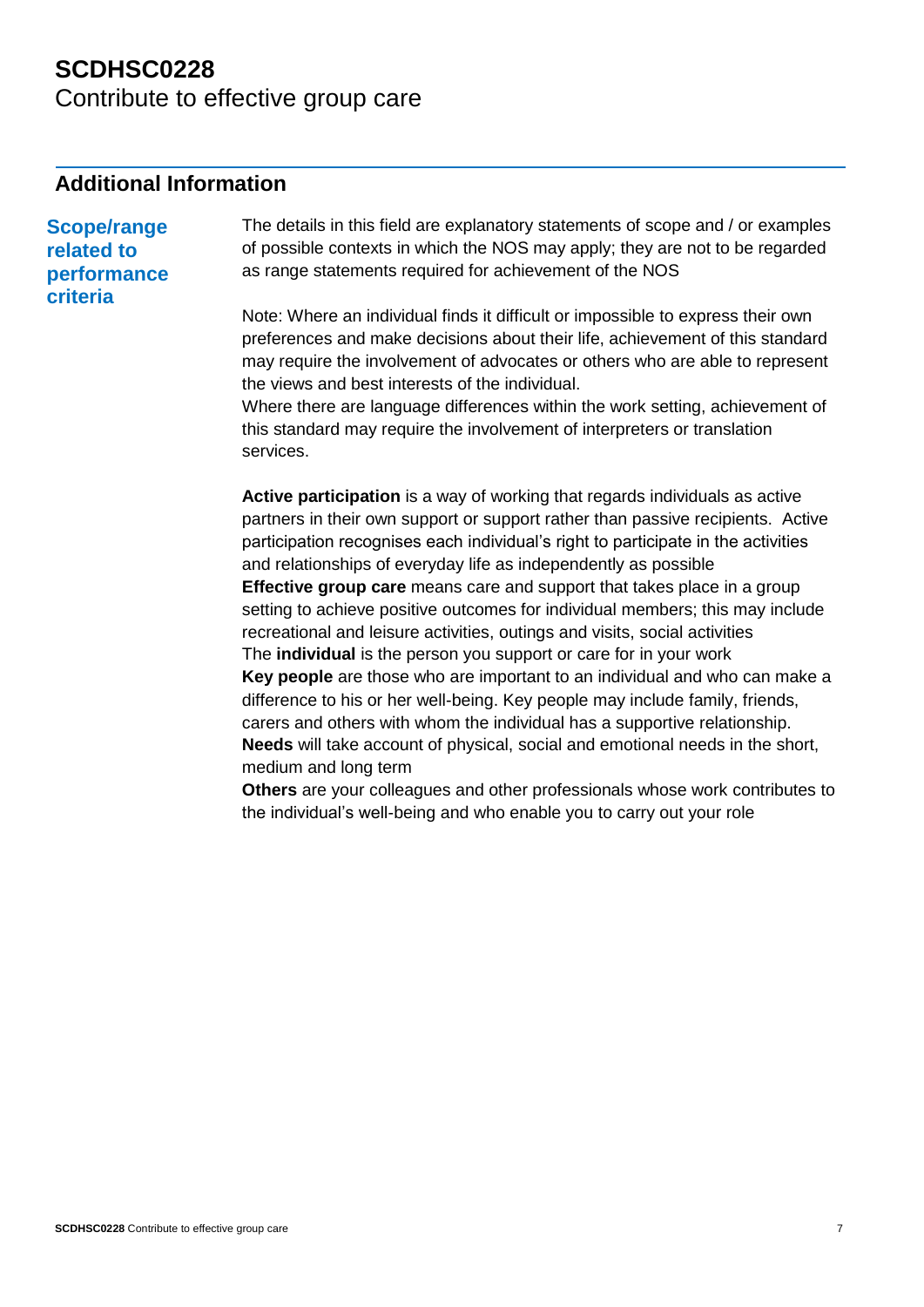### **SCDHSC0228**  Contribute to effective group care

#### **Scope/range related to knowledge and understanding**

The details in this field are explanatory statements of scope and / or examples of possible contexts in which the NOS may apply; they are not to be regarded as range statements required for achievement of the NOS

#### **All knowledge statements must be applied in the context of this standard.**

**Factors that may affect the health, wellbeing and development of individuals** may include adverse circumstances or trauma before or during birth; autistic spectrum conditions; dementia; family circumstances; frailty; harm or abuse; injury; learning disability; medical conditions (chronic or acute); mental health; physical disability; physical ill health; poverty; profound or complex needs; sensory needs; social deprivation; substance misuse

- **Values** Adherence to codes of practice or conduct where applicable to your role, and the principles and values that underpin your work setting including the rights of children and adults. These include the rights:
	- To be treated as an individual
	- To be treated equally and not be discriminated against
	- To be respected
	- To have privacy
	- To be treated in a dignified way
	- To be protected from danger and harm
	- To be supported and cared for in a way that meets their needs, takes account of their choices and also protects them
	- To communicate using their preferred methods of communication and language
	- To access information about themselves